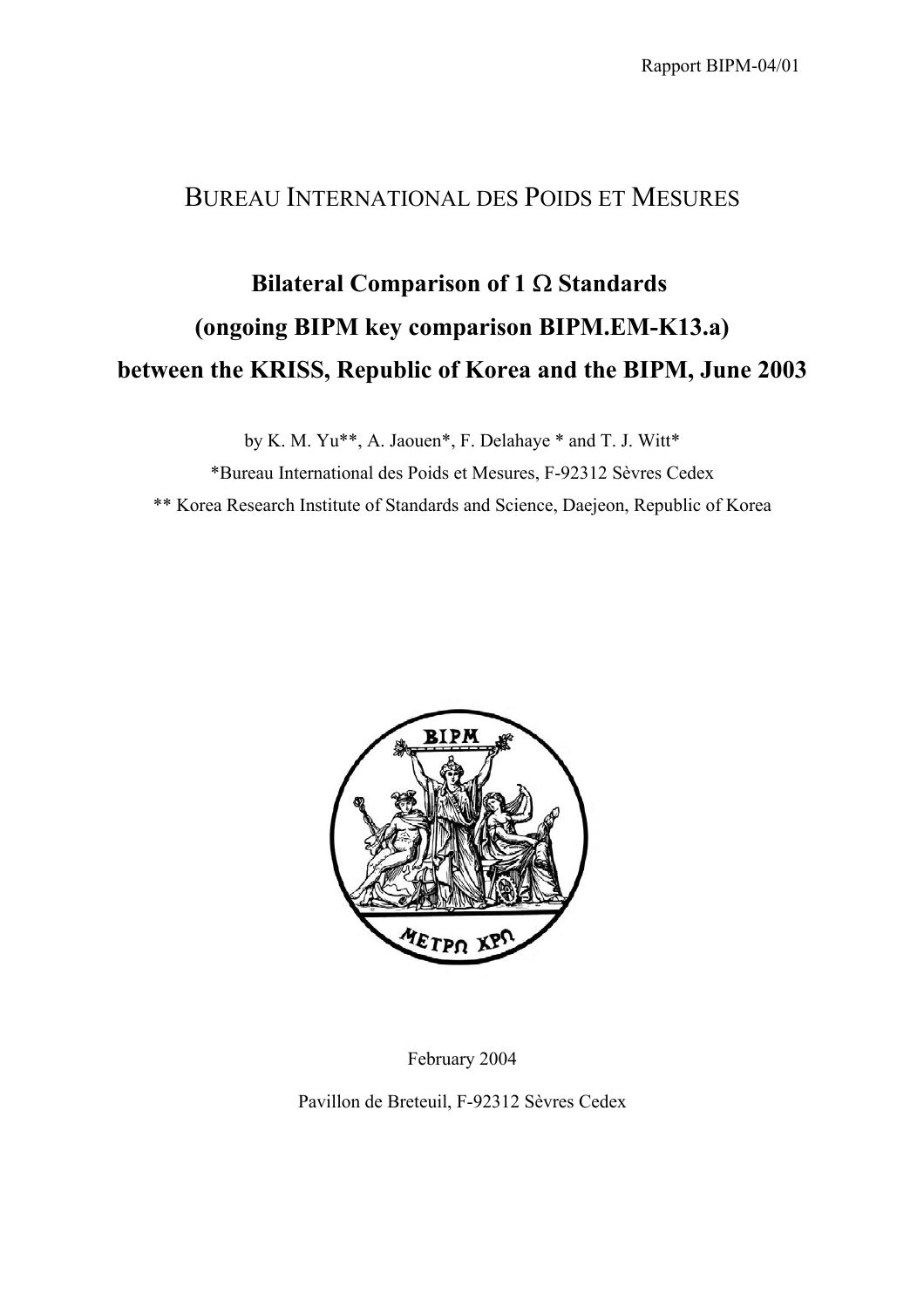## **Bilateral Comparison of 1** Ω **Standards (part of the ongoing BIPM key comparison BIPM.EM-K13.a) between the KRISS, Republic of Korea and the BIPM, June 2003**

by K. M. Yu\*\*, A. Jaouen\*, F. Delahaye \* and T. J. Witt\*

\*Bureau International des Poids et Mesures, F-92312 Sèvres Cedex \*\* Korea Research Institute of Standards and Science, Daejeon, Republic of Korea

A comparison of the 1  $\Omega$  reference standards of the BIPM and the Korea Research Institute of Standard and Science (KRISS), Daejeon, Republic of Korea, was carried out from April to September 2003. Three BIPM  $1 \Omega$  travelling standards, BIV202, BIV203 and BIV205 were shipped to the KRISS by air courier. The BIPM measurements were carried out at 23 °C by comparison with a 100  $\Omega$  reference resistor whose value is known with respect to the BIPM Quantized Hall Resistance (OHR) standard. The measuring current in the 1  $\Omega$ resistors was 50 mA. The KRISS measurements were carried out at 25 °C by comparison to the KRISS QHR standard in four steps involving transfer resistors of 10  $\Omega$ , 100  $\Omega$  and 1 k $\Omega$ . For each step, measurements were carried out using a commercially available, direct current comparator resistance bridge, MI  $6010Q<sup>1</sup>$ . The measuring current used was 50mA. Further information about the KRISS measurement system is given in Annex 1.

 The reference temperature to which all measurements were referred is 23°C. The pressure coefficients of the three travelling standards are negligible.

Figures 1, 2 and 3 show the measured values obtained for the three standards by the two laboratories. A linear least-squares fit to the BIPM values is used to calculate the BIPM values for the reference date, 23 June 2003, the mean date of the KRISS measurements. Each KRISS value is the unweighted mean of the results of KRISS measurements carried out on a given day (from 1 to 4 results per day, each result being itself an average of three to five individual 15 minute measurements). The uncertainty bars correspond to the type A standard uncertainties of the unweighted means. The KRISS value at the reference date is the weighted mean of the seven KRISS results; each weight is proportional to the square of the reciprocal of the type A standard uncertainty.

 $\overline{\phantom{a}}$ 

<span id="page-1-0"></span> $<sup>1</sup>$  In this report, commercial equipment are identified in order to adequately specify certain standards or</sup> procedures. In no case does such identification imply recommendation or endorsement by the KRISS or the BIPM, nor does it imply that the materials or equipment identified are necessarily the best available for the purpose.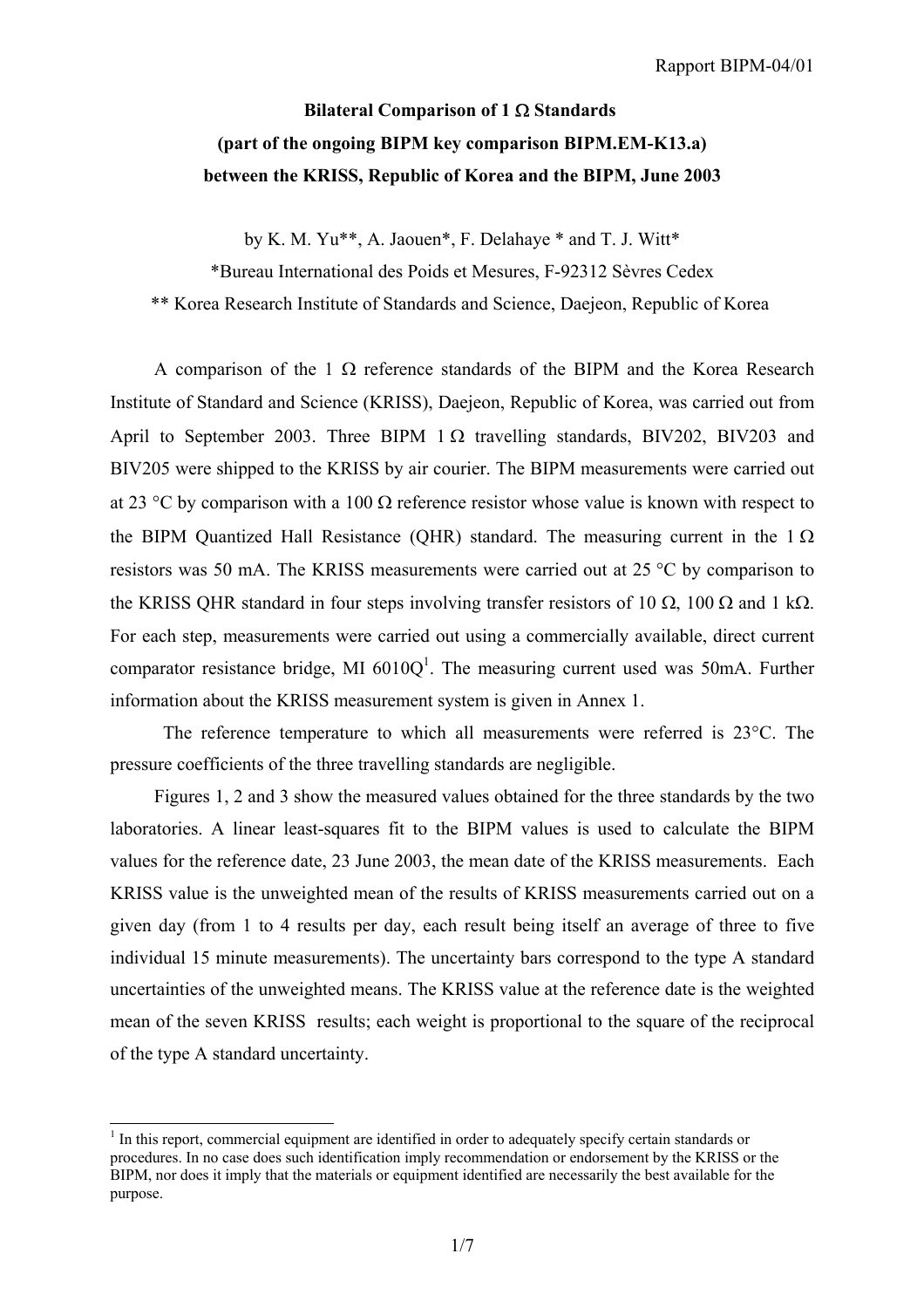Table 1 lists the results and the component uncertainty contributions for the comparison KRISS/BIPM. Table 2 lists the uncertainties associated with maintenance and measuring equipment at the BIPM and Table 3 lists the uncertainties associated with maintenance and measuring equipment at the KRISS.

The following elements are listed in Table 1:

(1) The mean resistance value  $R_{KRISS}$  of each resistor measured by the KRISS;

(2) The type A uncertainty due to the instability of the resistors and the measuring equipment

of the KRISS, computed as the standard uncertainty of the weighted mean for each resistor;

(3) The type B uncertainty component due the measuring equipment of the KRISS;

(4-6) The corresponding quantities (1-3) for the BIPM;

(7) The difference  $(R_{\text{KRISS}} - R_{\text{BIPM}})$  for each resistor;

(8) The clearly uncorrelated (type A) part of the uncertainty;

(9) The result of the comparison which is the unweighted mean of the differences of the calibration results for the different standards;

(10) The *expected* type A transfer uncertainty, *x*', based on the type A uncertainties of the individual results;

(11) The *a posteriori* transfer uncertainty, *x*, which is the standard deviation of the mean of the three different results. As  $x$  is larger than  $x^2$ , the former is retained as an estimation of the type A transfer uncertainty;

(12) The total uncertainty of the comparison, which is the root-sum-square of the type A transfer uncertainty and of type B uncertainties, including the uncertainty corresponding to the temperature correction from 25 °C to 23 °C.

The final results of the comparison are presented as the difference between the value assigned to a 1  $\Omega$  standard by each laboratory. The difference between the value assigned by the KRISS, at the KRISS,  $R_{KRISS}$ , and that assigned by the BIPM, at the BIPM,  $R_{BIPM}$ , for the reference date is

$$
R_{\text{KRISS}} - R_{\text{BIPM}} = 0.031 \ \mu\Omega
$$
;  $u_c = 0.042 \ \mu\Omega$  on 2003/06/23,

where  $u_c$  is the total standard uncertainty of the comparison. For both participants, the combined uncertainties are largely dominated by type B uncertainties for which the numbers of degrees of freedom are infinite. Thus, to a good approximation, the value of the coverage factor, *k*, corresponding to a 95 % confidence level is 2.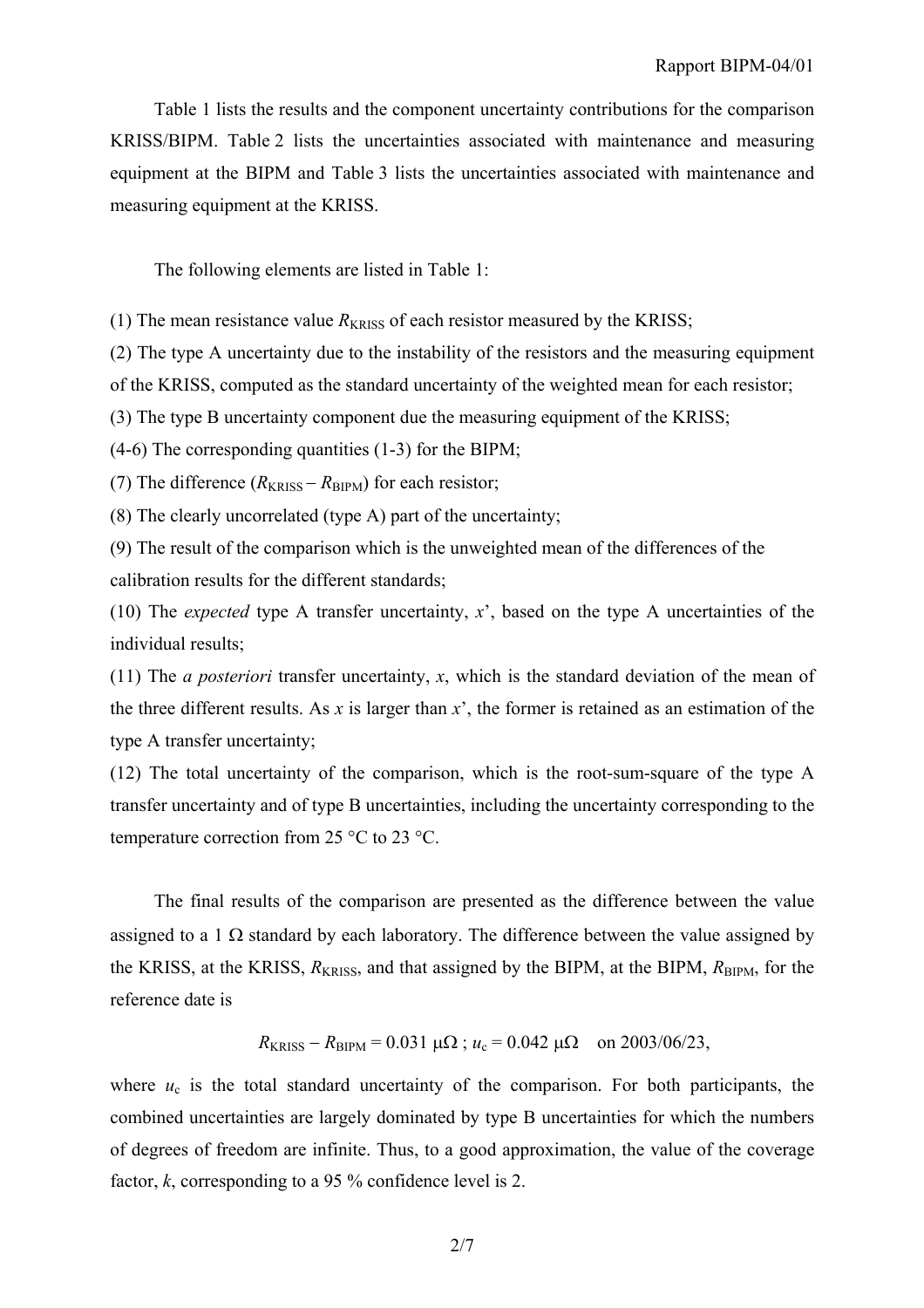This is a most satisfactory result. The difference between the values assigned to the travelling standards by the two laboratories is less than the standard uncertainty associated with the difference.

 $\mathcal{L}_\text{max}$  and  $\mathcal{L}_\text{max}$  and  $\mathcal{L}_\text{max}$  and  $\mathcal{L}_\text{max}$ 



**BIV202**

Figure 1. Relative deviation from the nominal 1  $\Omega$  value of the resistance of BIV202 vs time: a linear least-squares fit to the BIPM measurements (full line) and the weighted mean of the KRISS measurements. Uncertainty bars correspond to standard uncertainties of type A only. For each individual BIPM result, the type A standard uncertainty is about 3 parts in  $10^9$ .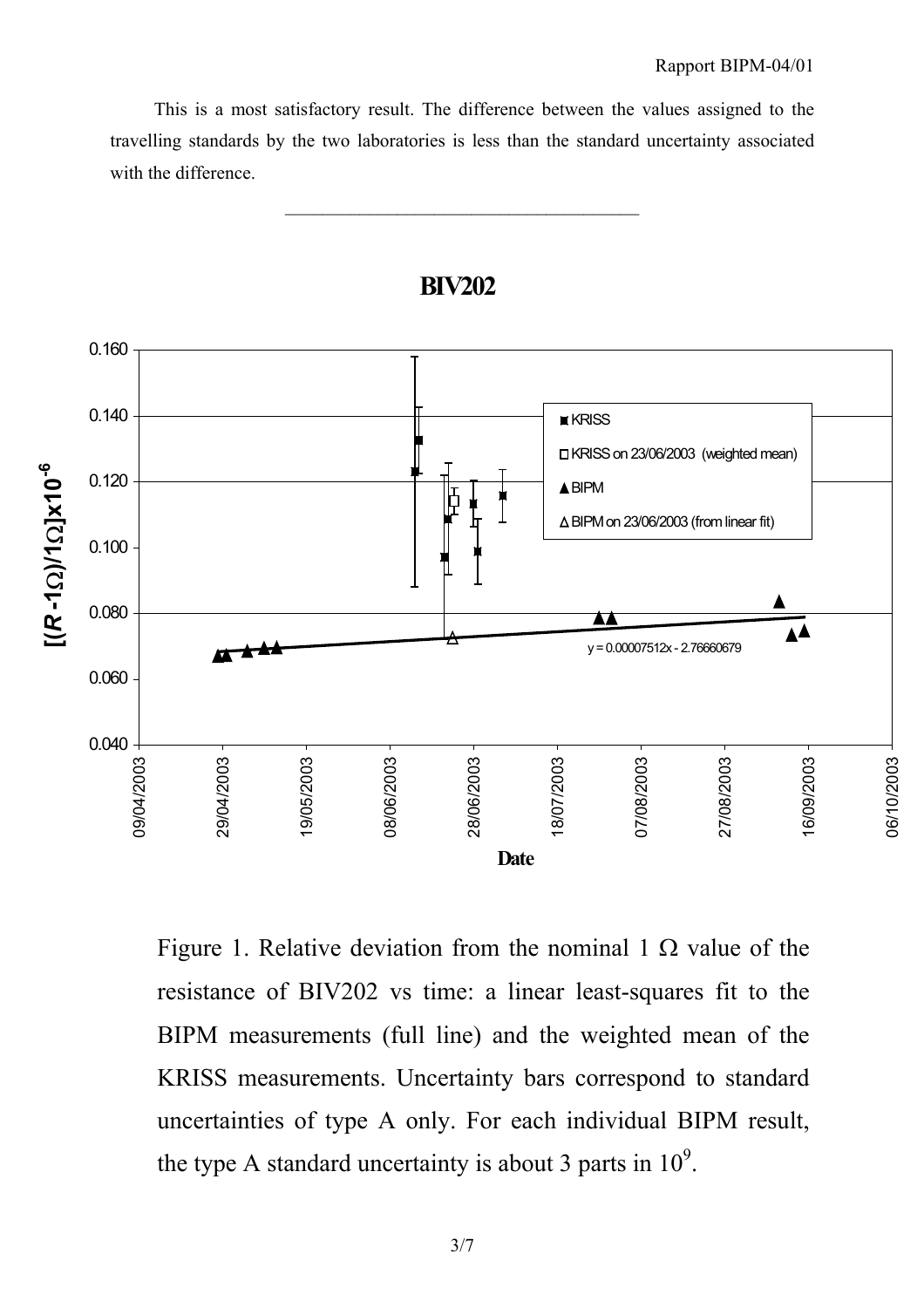



Figure 2. Relative deviation from the nominal 1  $\Omega$  value of the resistance of BIV203 vs time: a linear least-squares fit to the BIPM measurements (full line) and the weighted mean of the KRISS measurements. Uncertainty bars correspond to standard uncertainties of type A only. For each individual BIPM result, the type A standard uncertainty is about 3 parts in  $10^9$ .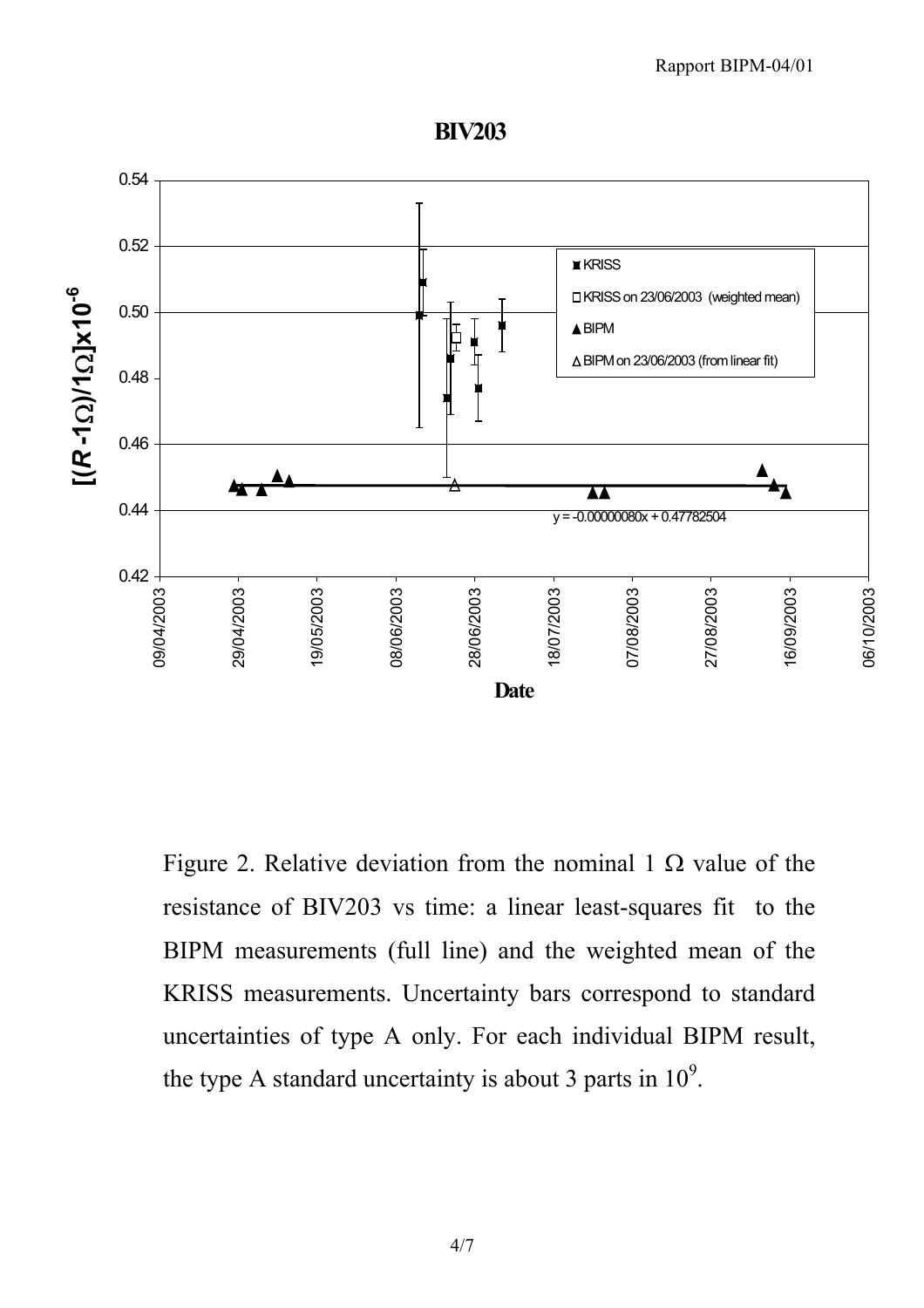**BIV205**



Figure 3. Relative deviation from the nominal 1  $\Omega$  value of the resistance of BIV205 vs time: a linear least-squares fit to the BIPM measurements (full line) and the weighted mean of the KRISS measurements. Uncertainty bars correspond to standard uncertainties of type A only. For each individual BIPM result, the type A standard uncertainty is about 3 parts in  $10^9$ .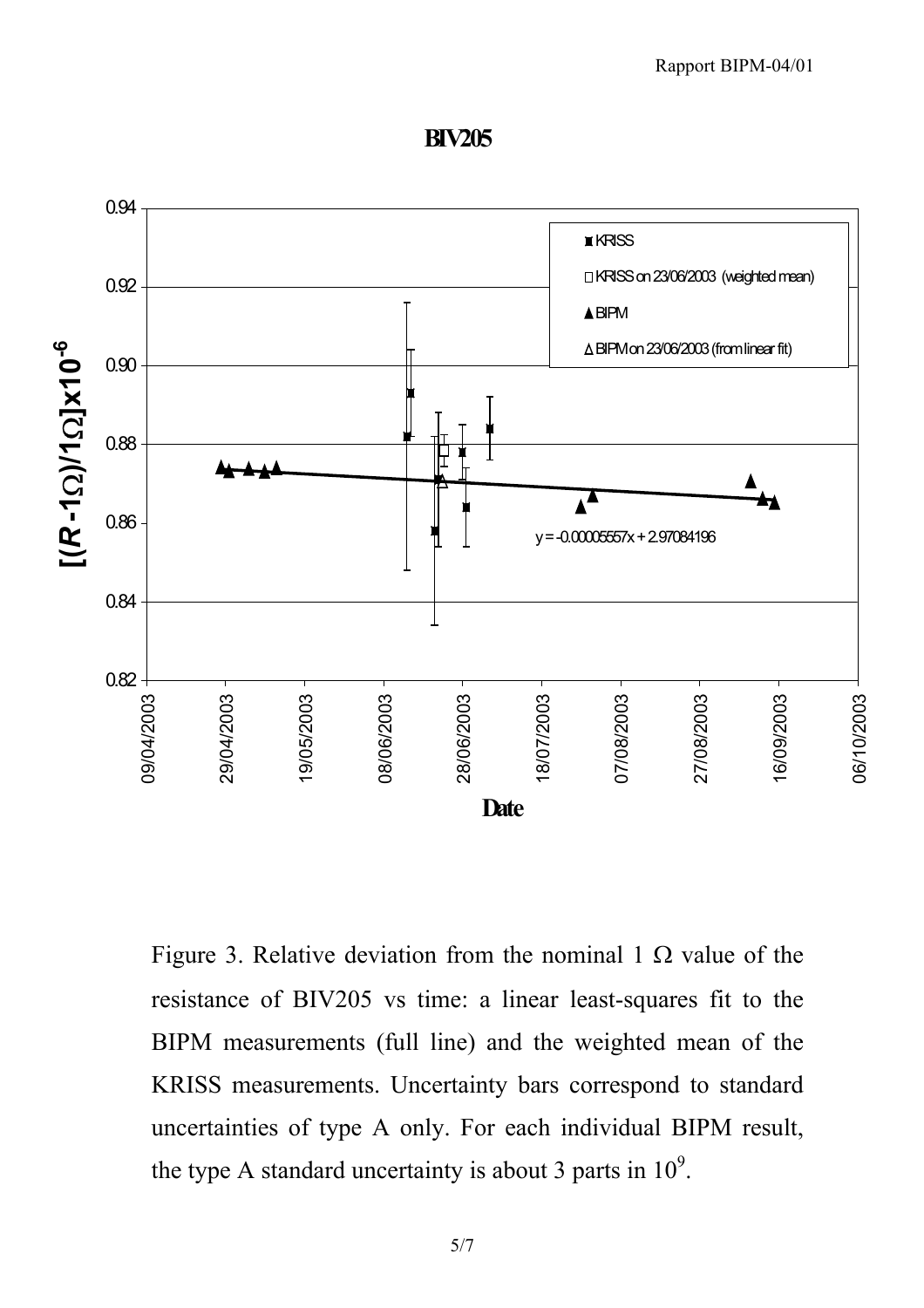Table 1. Results of the KRISS/BIPM bilateral comparison of 1  $\Omega$  standards using three BIPM travelling standards: reference date 23 June 2003. Uncertainties are  $1-\sigma$  estimates. The combined type A uncertainty is  $w=[r^2+t^2]^{1/2}$ , the *expected* transfer uncertainty is  $x'=[w_{202}^2 + w_{203}^2 + w_{205}^2]^{1/2}/3$ , the *a posteriori* transfer uncertainty is *x*, the standard deviation of the mean  $\leq R_{\text{KRISS}} - R_{\text{BIPM}} \geq$ , and the total combined uncertainty is  $y = [s_1^2 + s_2^2 + u^2 + x^2]^{1/2}$ .

|                |                                                 |                                                       | <b>BIV202</b> | <b>BIV203</b> | <b>BIV205</b> |                  |
|----------------|-------------------------------------------------|-------------------------------------------------------|---------------|---------------|---------------|------------------|
| 1              | <b>KRISS</b>                                    | $(R-1 \Omega)/\mu\Omega$                              | 0.114         | 0.492         | 0.878         |                  |
| $\overline{2}$ |                                                 | Type A uncertainty/ $\mu\Omega$                       | 0.004         | 0.004         | 0.004         | r                |
| 3              | Type B uncertainty / $\mu\Omega$                |                                                       |               | 0.037         |               | S <sub>1</sub>   |
|                | Temperature-correction uncertainty/ $\mu\Omega$ |                                                       | 0.005         |               |               | S <sub>2</sub>   |
|                |                                                 | (from $25^{\circ}$ C to $23^{\circ}$ C)               |               |               |               |                  |
| $\overline{4}$ | <b>BIPM</b>                                     | $(R-1 \Omega)/\mu\Omega$                              | 0.073         | 0.448         | 0.871         |                  |
| 5              |                                                 | Type A uncertainty/ $\mu\Omega$                       | 0.002         | 0.002         | 0.002         | $\boldsymbol{t}$ |
| 6              |                                                 | Type B uncertainty/ $\mu\Omega$                       |               | 0.016         |               | $\boldsymbol{u}$ |
| 7              |                                                 | $(R_{\text{KRISS}} - R_{\text{BIPM}})/\mu\Omega$      | 0.041         | 0.044         | 0.007         |                  |
| 8              | Combined type A uncertainty/ $\mu\Omega$        |                                                       | 0.005         | 0.005         | 0.005         | $\boldsymbol{w}$ |
| 9              |                                                 | $\langle R_{\rm KRISS}-R_{\rm BIPM}\rangle/\mu\Omega$ | 0.031         |               |               |                  |
| 10             |                                                 | Expected type A transfer uncertainty/ $\mu\Omega$     | 0.003         |               |               | x'               |
| 11             |                                                 | $s_M$ of difference for 3 resistors/ $\mu\Omega$      | 0.012         |               |               | $\mathcal{X}$    |
| 12             |                                                 | Total uncertainty in comparison / $\mu\Omega$         | 0.042         |               |               | $\mathcal{Y}$    |

Table 2. Estimated type B standard uncertainties, relative to the nominal value, for 1  $\Omega$ calibrations with the BIPM equipment.

| Measurement of the 100 $\Omega$ reference in terms of $R_{K-90}$          | $3\times10^{-9}$  |
|---------------------------------------------------------------------------|-------------------|
| Extrapolation of the value of the reference resistance at the date of the | $13\times10^{-9}$ |
| measurements, including residual temperature and pressure effects         |                   |
| Measurement of the $1\Omega/100 \Omega$ ratio using a cryogenic current   | $9\times10^{-9}$  |
| comparator                                                                |                   |
| rss total                                                                 | $16\times10^{-9}$ |

Table 3. Estimated type B standard uncertainties, relative to the nominal value, for 1  $\Omega$ calibrations with the KRISS equipment.

| QHR(2)-ground leakage                | $10 \times 10^{-9}$ |
|--------------------------------------|---------------------|
| <b>QHR</b> device leakage            | $9 \times 10^{-9}$  |
| QHR device temperature correction    | $20 \times 10^{-9}$ |
| QHR(2)/1 k $\Omega$ ratio correction | $20 \times 10^{-9}$ |
| QHR(2)/1 k $\Omega$ ratio leakage    | $10 \times 10^{-9}$ |
| Bridge ratio $(10:1)$ correction     | $17 \times 10^{-9}$ |
| rss total                            | $37 \times 10^{-9}$ |